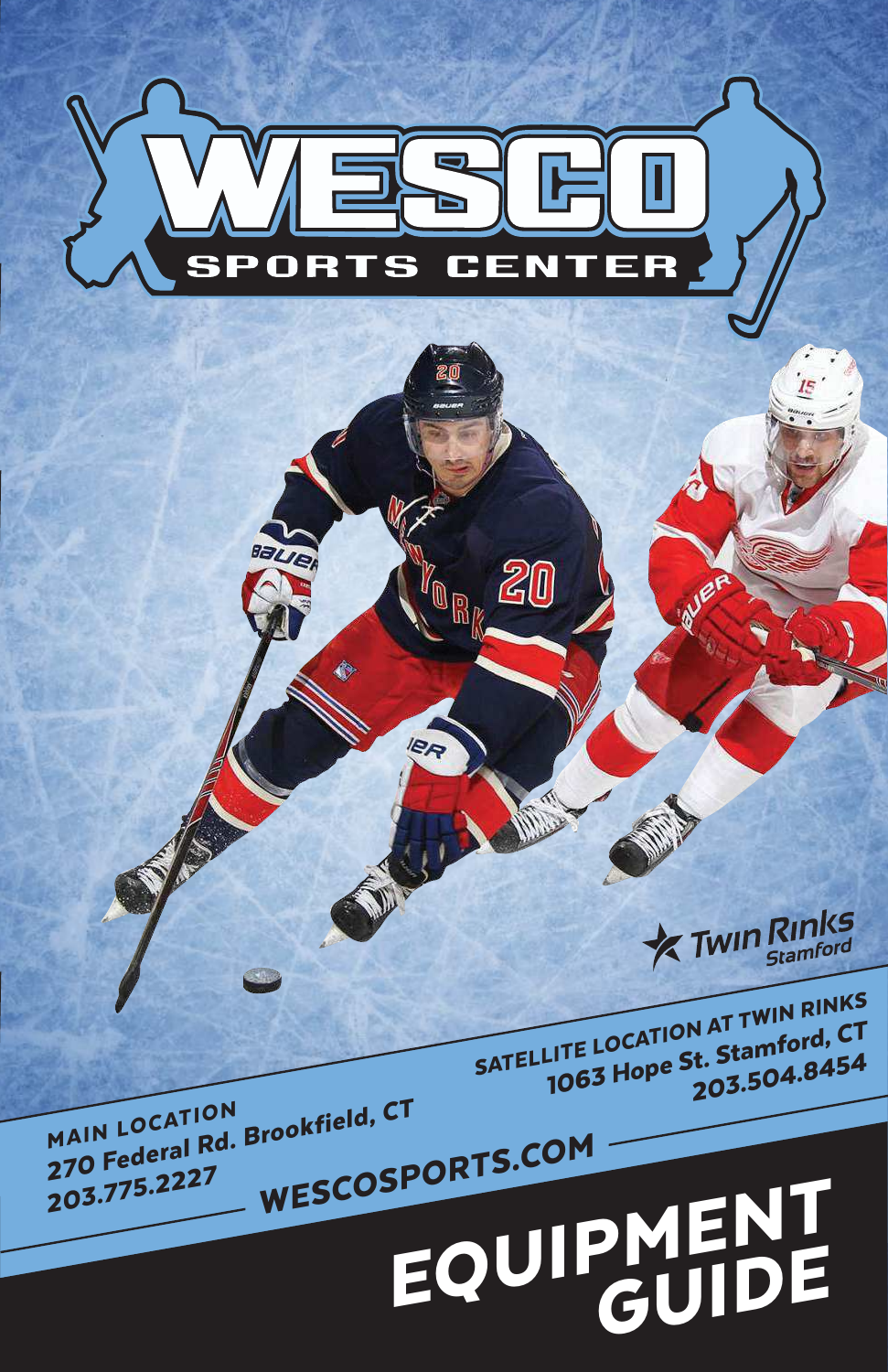# GEAR ZONE

**Wesco strives to provide superior service and a broad selection of hockey and skating equipment at competitive prices. We stock products from all of the major manufactures and guarantee that we will meet any Connecticut retail store's advertised prices (excluding mail** 

connecticut retail store's auto-<br>
order and clearance items).<br>
TEAM & LEAGUE APPAREL<br>
TEAM & LEAGUE APPAREL<br>
TEAM & LEAGUE APPAREL **Wesco stocks a selection of gear bags, T-shirts, hats, and** 

**other clothing for most of the local teams. Team and group discounts are available for large orders.**

**Wesco offers a wide variety of styles and colors of shirts, jackets, hats, sweatshirts, wind pants, etc. from a number**  CUSTOM APPAREL

iackets, hats, sweats.<br>
of different manufacturers.<br>
All items come in a full range of sizes and can be<sub>o,</sub><br>
All items come in a full range, team colors, team logo,<br>
All items come in your name, team colors, team logo, **personalized with your name, team colors, team logo, or championship information using heat transfer, silk screening, stitched letters, or embroidery. We will assist you in designing custom items, and provide** 

**quick turnaround time.**

SPECIAL ORDER

**Wesco can order any item from our manufacturers that we do not currently have in stock, and have it delivered within just a few days. Browse our catalogues for selections.** WESCOSPORTS.COM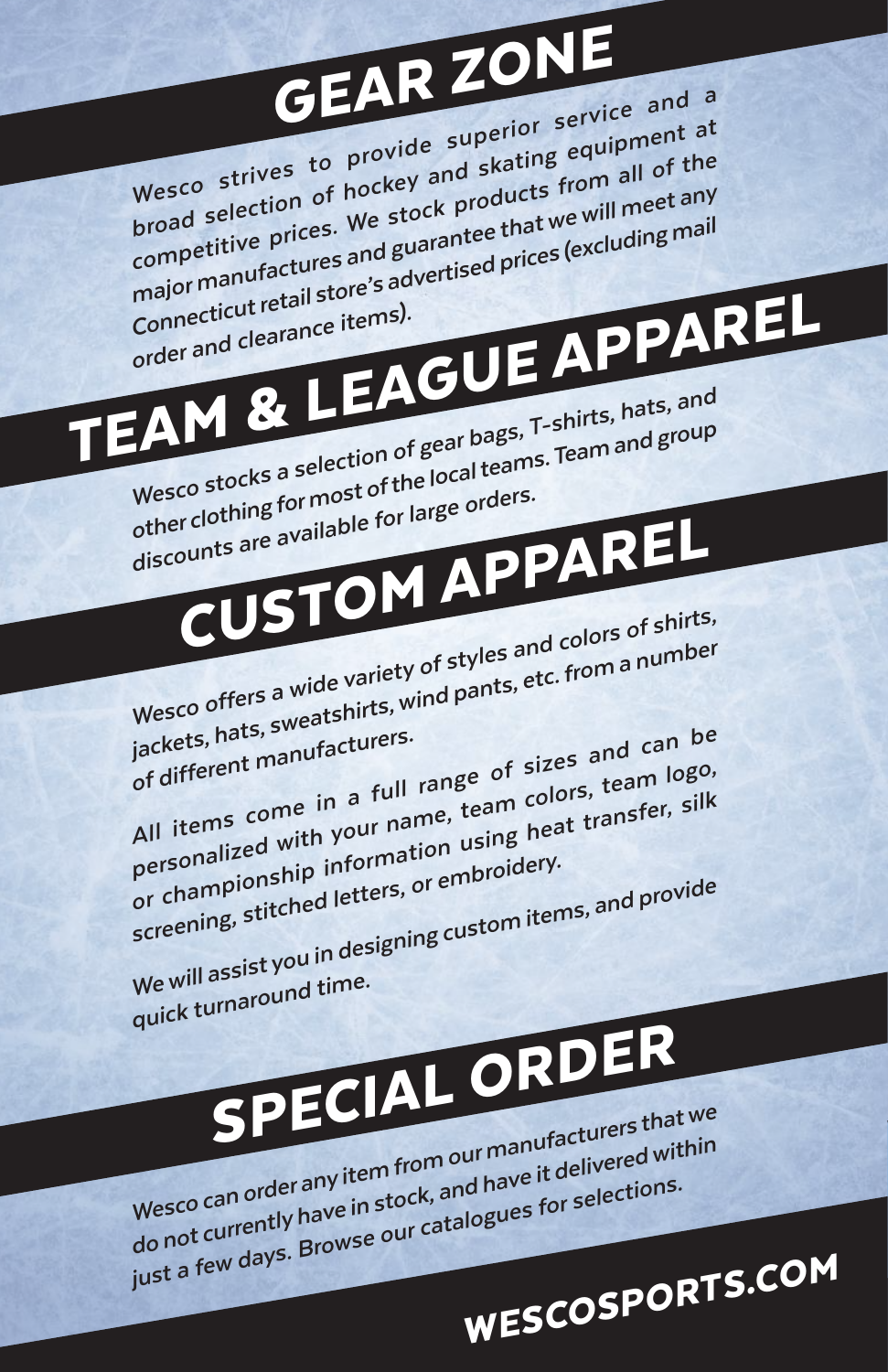## SAFETY FIRST

Hockey equipment has been carefully designed to protect players from injury and to make the sport as safe as possible. Players, Coaches, and Parents should continually monitor the condition and fit of all equipment in order to insure the maximum protection is being provided. All equipment should be cleaned & sanitized every 4-6 months.

#### EQUIPMENT GUIDE

Players should put on their equipment in the order shown below to insure proper fit.

CUP/SUPPORTER: Provides protection, and must be sized for comfort while skating.

TEE SHIRT: Protects the skin from friction of shoulder pads & pants while absorbing sweat.

**SKATE SOCKS:** Tight fitting thin compression socks, higher than the skate boot and wrinkle free, absorb sweat and provide better skate control.

**SHIN GUARDS:** Protects the lower leg and knee from sticks, pucks, and falls. The knee cap should fit into the center of the upper cup, while the lower portion should extend just below the tongue of the skate. The sides should meet along the back of the leg. The shin guards are held in place by tape just below the knee pad and just above the ankle.

HOCKEY SOCKS: Worn over the shin guards, they are part of the team uniform.

HOCKEY PANTS/GIRDLE & SHELL: Designed to protect the hips, tail bone, thighs, kidneys, and lower back. The fit should be loose and comfortable enough to skate in, and overlap the top of the shin guards.

SKATES: Most skates run 1 to 2 sizes smaller than shoes when worn with thin skate socks. The player's toes should just touch the front of the skate, yet the heel should not lift up.

The way skates are laced up is very important: they need to be comfortable yet tight enough for the player to maintain good control. Skates that are laced too tightly will cut off the circulation, resulting in pain. The way in which a skate is laced up depends upon a player's size and ability. A coach or a skate professional can assist in determining the best methodology.

The skate blades should be sharpened after every 3 – 4 hours of skating time unless used outdoors or become noticeably nicked. A sharpening professional will be able to determine the proper sharpening required, which depends upon the player's size, position, skill level, and ice conditions. The right type and quality of skate sharpening can have a significant impact on a player's performance. Soakers should be kept on the skate blades at all times in order to protect them from damage and to prevent the blades from rusting. Skates should be removed from the equipment bag after use and put in a warm, dry area, such as a furnace room, in order to dry out.

New skates are often very stiff and may initially hurt a player's feet. The break in period can be considerably shortened by using a heat molding process available in fine skate shops. New skates should not be worn in a game until they are broken in.

**SHOULDER PADS:** Protects the collar bone, chest, ribs, back, and upper arms. The shoulder cups should fit the contour of the shoulder, yet be loose enough to allow free arm motion. The neck should completely cover the collar bone.

**ELBOW PADS:** Provides protection for the elbows and forearms. The player's elbow should fit into the center of the elbow pad cup and the lower portion should extend as far as possible. Elbow pads should be worn loosely to allow complete flexibility of the arms.

HOCKEY JERSEY: The team jersey (called a sweater in Canada) should fit loosely and comfortably over the shoulder pads.

NECK GUARD: The guard should be wide enough to cover most of the neck and be comfortable to wear.

HELMET & FACE GUARD: The most critical piece of equipment, designed to protect the head and face and help prevent concussions. The helmet should be snug with the chin strap tightened.

HOCKEY GLOVES: Provides protection for the hands and wrists. They must be flexible enough for a player to pick up a stick, and should fit so that the tip of the fingers touch the end of the glove.

HOCKEY STICK: Generally, a younger player needs a lighter, more flexible stick for better control and power. The degree and shape of the curve depends upon a player's position and skill level.

The proper length is the height from the floor to a player's chin when wearing skates. The blade should be taped for durability and control, and the end of the handle taped and a knob put on to prevent the stick from slipping.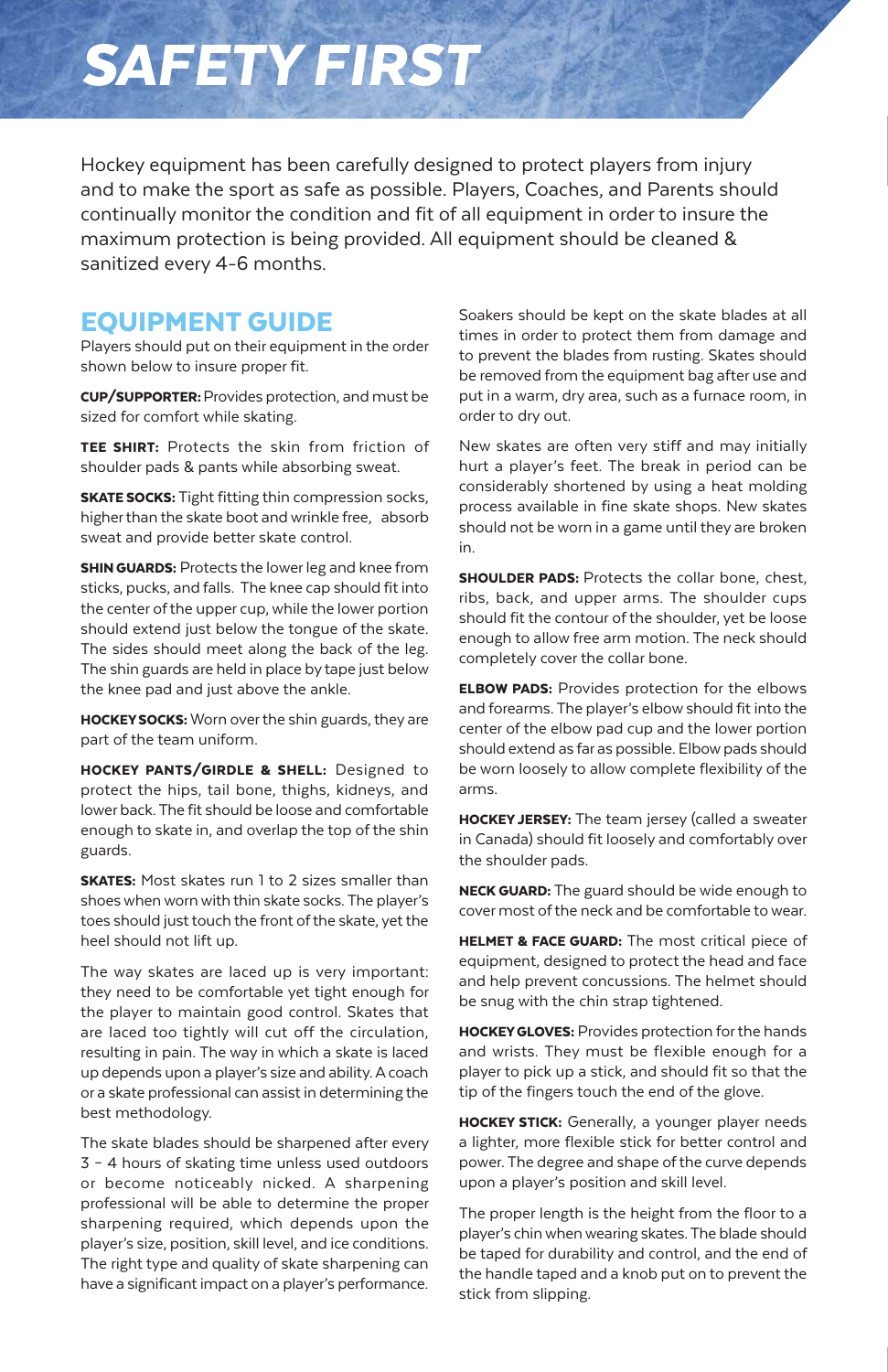## SKATE BUYER'S GUIDE

#### NEW OR USED SKATES

New skates, whether hockey or figure, can cost \$500 or more. A new skater may or may not stick with the sport, making such a large investment questionable. An experienced young skater going through a growth spurt may need a larger size skate every 4-5 months, making the annual cost for new skates prohibitively expensive. An option is to purchase used skates.

Purchasing used skates, while less expensive, has some potential drawbacks. The selection is usually limited, with more available at the beginning of the season. Ankle support is sometimes broken down on skates that have been worn a lot. The

blades may be pitted, rusted or severely nicked, and the profile may not be correct for the buyer. Only a reputable skate shop can insure that the used skates they carry are in good condition and offer the performance **BOOD** required at a favorable price.

#### A PRO SHOP, THE INTERNET, OR MASS MERCHANTS

Skates can be purchased at a variety of types of locations. Only a Pro Shop, however, offers employees trained in skate selection, boot fit, and blade profiling, which are critical to the development of a young skater. Additionally, only Pro Shops offer the sharpening and repair service needed to keep skates in top condition.

Surprisingly, many Pro Shops offer pricing that is very competitive to the mass merchants and the internet stores.

#### SKATE BRAND AND FIT

The proper skate fit is critical to the performance and enjoyment of the sport. Every brand of skate has a different fit profile, and only a professional knows the one that is right for each individual. The brand should be selected first.

Skates run one to two sizes smaller than shoes, and all fittings should be done wearing a thin cotton socks. Everyone's two feet are slightly different in size: the fitting should focus on the larger foot. The skate must be comfortable immediately when walking around the Pro Shop.

ICE SKATE SHARPENING & REPAIR

The way in which skates are sharpened can have a significant impact of the user's performance. Properly sharpened blades minimize the energy needed to accelerate, sustain top speed, and to turn and stop quickly. Dull blades cause fatigue and hinder the skater's control and stability.

#### Always use an experienced professional skate sharpener.

#### THE CORRECT SKATE BLADE FIT

The blade of a skate must be shaped to fit the size and ability of the skater, the type of skating, and the hardness of ice.

#### THE RADIUS

The blade of a skate is not flat, but rather has a concave groove or hollow down the center so that two sharp outer edges are formed. The depth of the hollow can be varied by changing the radius

of the sharpening wheel: the larger the radius, the shallower the hollow. The size of the radius affects the ability of the skate to cut into the ice, with a smaller radius cutting more sharply into the ice. The Radius range from  $\frac{1}{4}$ " to  $\frac{3}{4}$ ", though hockey goalies may want a very flat blade. The smaller radius allows the skater to make sharper turns, but makes stopping more difficult.

Generally, the lighter skater needs a smaller the radius, the better the skater the smaller the radius, and hockey forwards, who often take sharp turns, want a smaller radius than a defenseman.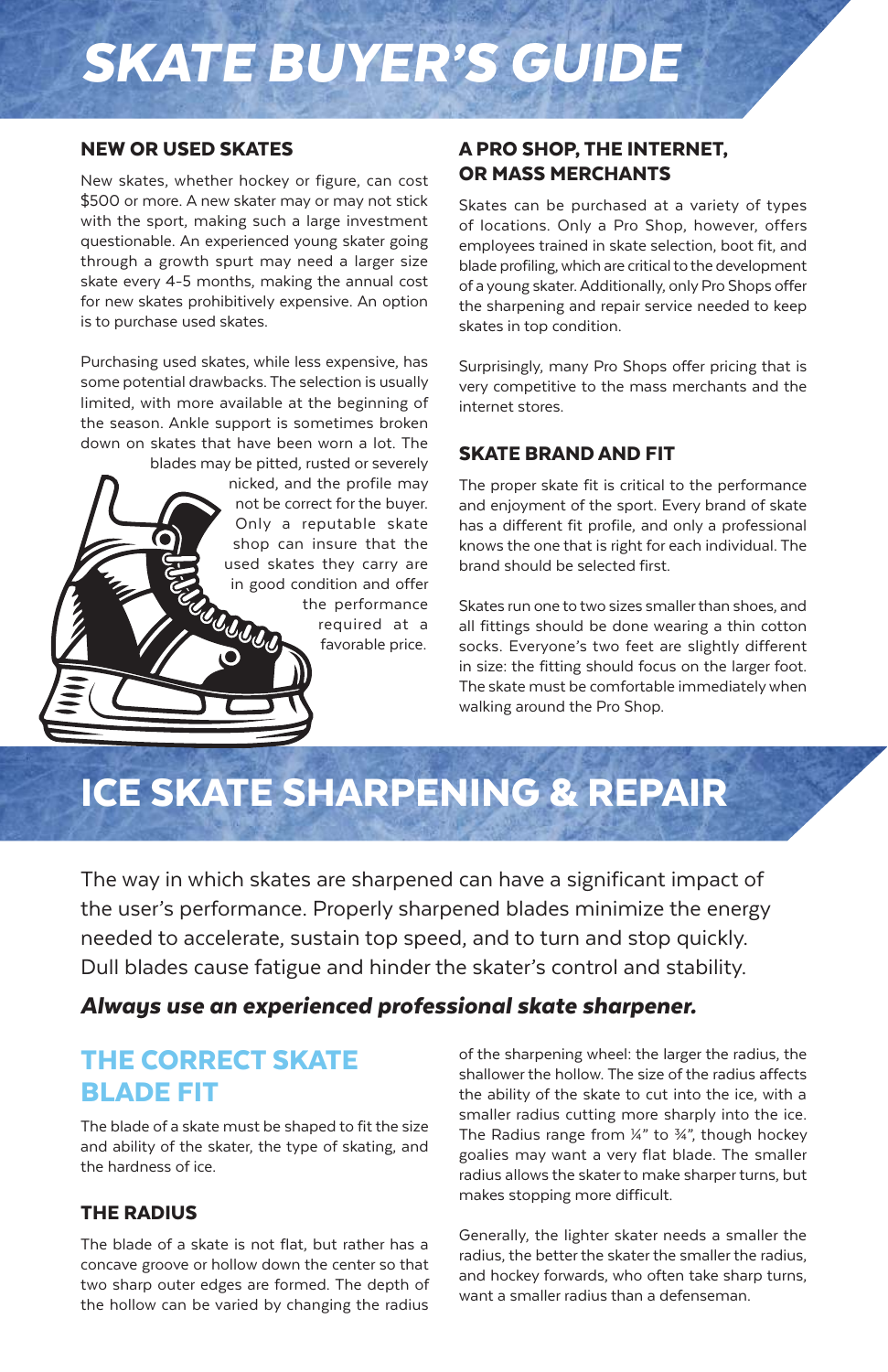#### BLADE PROFILE: CONTOURING & ROCKERING

The bottom of a skate blade, as seen from the side, is flat in the middle and curved at both ends. This "contour" determines how much of the blade touches the ice and is defined by the radius, in feet, of the curved parts of blade. The smaller the radius, ie. 6', the less blade is on the ice, which makes turning easier. However, speed and stability are lost.

The other part of a blades profile is the rocker, which is the lowest point on the blade. If the rocker is behind the center of the blade, the skater is forced to lean forward more, a position favored by hockey forwards. Most skates use a neutral rocker.

An experienced coach or skate sharpener can determine the best blade profile for a skater.

#### ONLY A PROFESSIONAL SHARPENER LIKE WESCO SHOULD PROFILE SKATES.

#### SHARPENING

Keeping the skate blades sharp is critical to the performance of hockey players or figure skaters.

#### **FREQUENCY**

Hockey players need their skates sharpened after every 4– 6 hours on the ice. A varsity player needs it more often, while a young novice less frequently. Skates always need sharpening after being used outdoors. Serious players sharpen their skates before every game, depending upon the ice conditions. The harder the ice, the deeper the hollow is needed to cut into the ice. Higher quality skates need sharpening less often because the blades are made from a better grade of steel, which wears better.

Skates need sharpening when they feel like they are slipping sideways or are noticeably nicked.

#### SKATE SHARPENING STEPS

Cross Grinding is the first step in sharpening skates, and is used when the blades are severely nicked, rusted, or uneven. A special coarse grinding wheel produces a flat surface from which to start.

Hollow Grinding is the next step. The radius is selected and the grinding wheel is "dressed" with a diamond tip tool so that the correct hollow is achieved. The goal is to sharpen the skates without removing too much metal.

Stoning is the next step in the sharpening process, which removes any burrs created by sharpening from the sides of the blades with a special stone.

An edge check is then performed to ensure that the two edges of the blade are perfectly even. This is done by placing a coin on the blade, which should be perpendicular to the edges along the entire length of the blade. Only when the skate edges are perfectly level is the skate taken off the sharpening machine.

#### ELITE SHARPENING

The elite hockey player or figure skater often use very high-end blades that require special attention. Once the edges have been honed and perfectly aligned, a special jewelers' polishing compound is applied to the sharpening wheel and used to give the blade an extraordinary sharp, smooth finish. This improves the glide of the skate and results in a longer sharpening life.

Figure skates need their toe picks sharpened only occasionally, a delicate operation which should only be done by a competent professional.

#### NEW SKATES

Most new skates need to be sharpened prior to their first use: the factory sharpening is usually not high quality and the hollow is not right for the skater.

### SKATE CARE

Skate blades should be wiped dry after every use. They then should be covered with a "soaker" style cloth skate guard, which absorbs moisture and protects against nicks. Skates should always be kept out of the equipment bag when not in use to keep away moisture and to allow the inside of the boot to dry.

#### SKATE REPAIR

We offer professional skate repair and reconditioning services. Missing or rusted eyelets, coppers, or rivets can be replaced quickly. We carry replacement steel runners and holders for all brands of skates, including all sizes of Tuuks. Goalie skate replacement cowlings and other accessories are in stock.

### SKATE CHECKUP

Bring your skates in for a free check-up, including condition, fit, and specification assessment. You can only perform to the maximum with the correct skates.